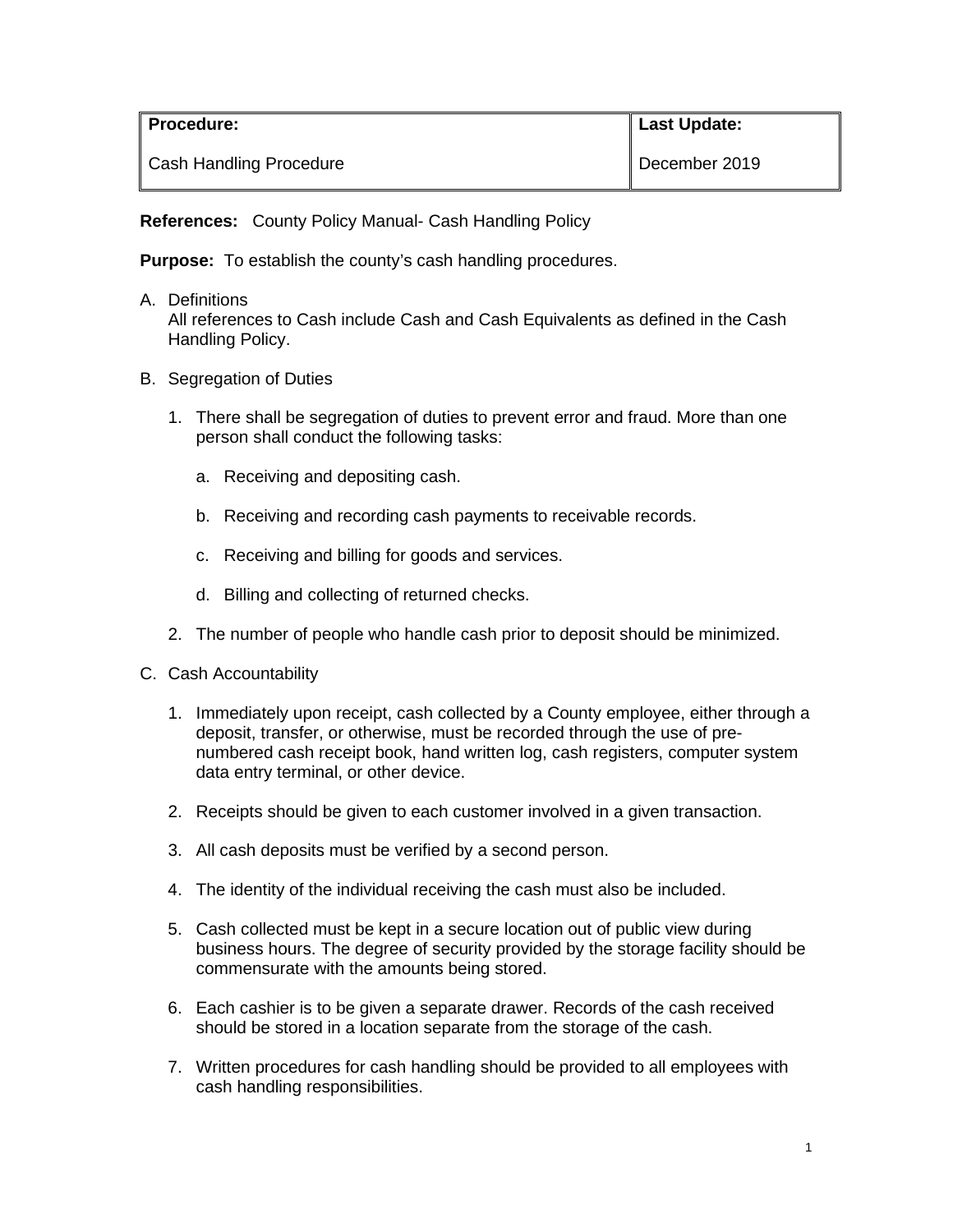- D. Refunds and Voids
	- 1. Cash register voids and currency refunds made out of cash receipts should be reviewed and approved by someone other than the employee creating the transaction.
	- 2. Refunds should also be supported by the name and signature of the person receiving the refund.
- E. Cash Depositing
	- 1. Cash receipts should be deposited no less than once every two weeks, and where the total amount is greater than \$1,000 then no less than weekly. A waiver from this requirement may be obtained from the Finance Director with appropriate justification.
	- 2. Appropriate cautions should be taken when transporting cash. For large amounts an armored car service or a Sheriff Deputy should be used unless it is not practical or cost effective.
	- 3. Other than transporting small amounts in locked bags, mail services should not be used. Anyone who uses mail services, must inform the person who will receive the cash of the amount and time it is expected to arrive.
	- 4. Cash receipts must be deposited intact. Depositing intact means that the deposit must consist of the same checks and/or money orders and the same amount of currency and coins as indicated in the receipts for the deposit.
	- 5. Cash receipts should never be used to replenish petty cash funds or change drawers.
- F. Review and Reconciliations
	- 1. Reconciliation of cash collected to cash receipt records must be completed by someone other than the employee who collected the cash. Any significant differences should be investigated and reported when appropriate.
	- 2. Reconciliations should be dated and signed.
	- 3. Cash receipts should be counted and balanced daily.
	- 4. Periodic surprise cash counts should be performed.
- G. Safeguarding Cash
	- 1. Proper background checks are to be conducted on persons responsible for cash handling.
	- 2. Persons responsible for cash should be instructed to maintain confidentially of safe combinations and locations of keys.